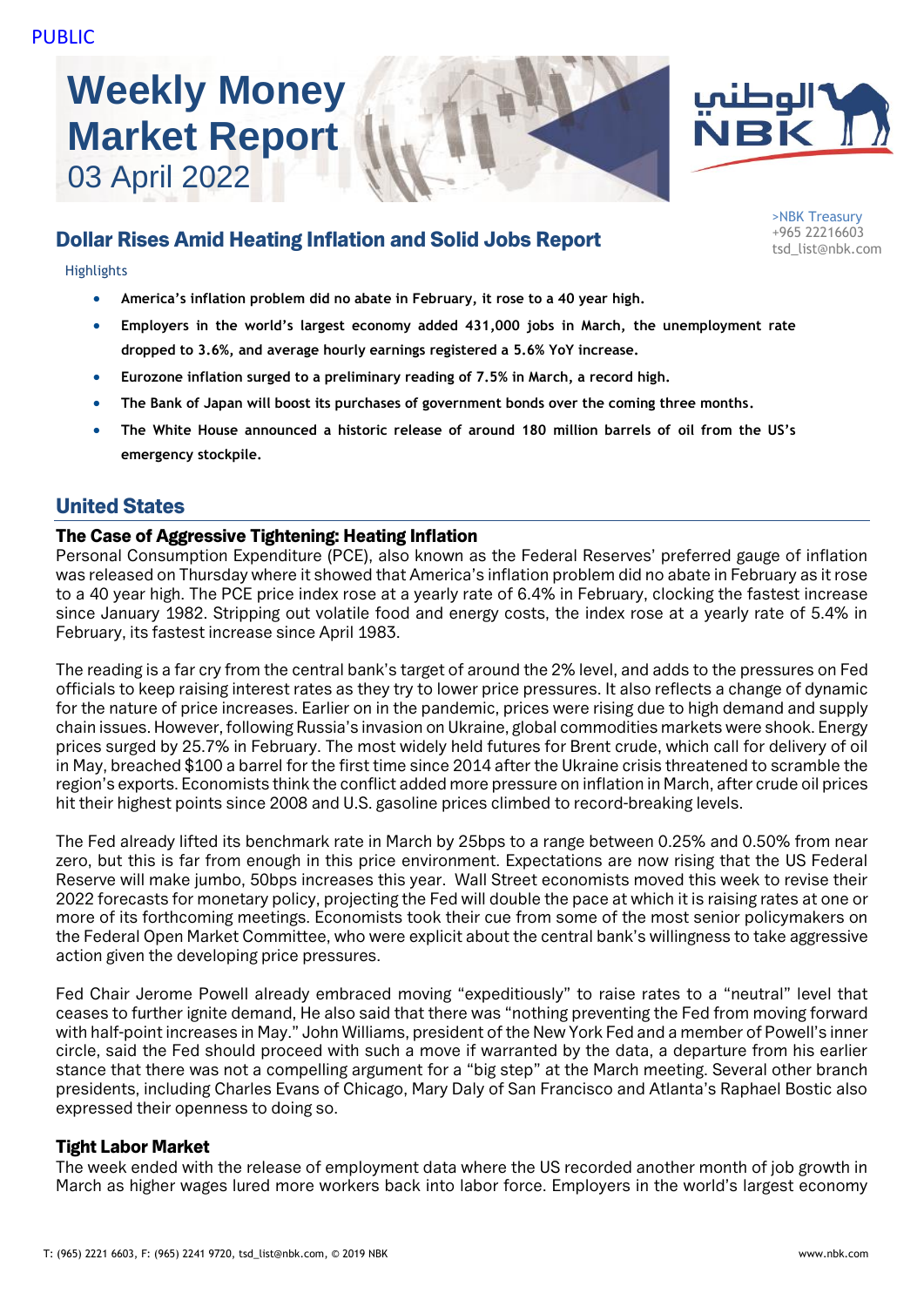

added 431,000 jobs during March, a cooler pace than the revised 750,000 positions added in February and less than markets forecast of 490,000 jobs.

The unemployment rate dropped to 3.6% from the 3.8% level recorded in February, its lowest level since before the pandemic. The data also showed a pick-up in wage growth after it surprisingly slowed down in February. Average hourly earnings registered a 0.4% monthly gain, translating into a 5.6% year on year increase. Businesses are continuing to compete for talent in a rush to fill a near record number of job vacancies, as for every unemployed person there are roughly 1.7 job openings. Demand for hiring is being driven by a sharp decline in COVID-19 infections, which has resulted in restrictions being lifted across the country. There is no sign yet that the Russia-Ukraine war, which has pushed gasoline prices above \$4 per gallon, has impacted the labor market. The share of Americans either employed or looking for work has inched higher but still remains below its pre pandemic levels. The labor force participation rate edged up 0.1 percentage point to 62.4%. In February 2020, it stood at 63.4 per cent.

The data gives the Federal Reserve another data point to support an aggressive tightening policy to tame inflation. Jerome Powell did warn earlier that the labor market was "tight to an unhealthy level' and expressed concern about the potential feed through of higher wages on price pressures.

The employment report also helped to dispel financial market fears of a recession following slight inversions of the widely tracked US two-year/10-year Treasury yield curve during the week. Both yields did go up following the news with the two-year and the 10-year closing the week at 2.4625% and 2.3895% respectively.

### Dollar Comeback

The forex market started the week with a downward movement for the US dollar as talks between Russia and Ukraine were progressing, edging the US dollar down as investors moved away from safe havens to give support to the euro and sterling pound. Progressing into the week the US dollar started to gain some ground as talks between the conflicting nations showed that they were not as rosy as markets first believed. Putin continued to show aggression in Ukraine and demanded that unfriendly countries pay for its oil in rubles, a move that was unwelcome by most nations. The dollar continued to rise following the jobs readings announced on Friday, with the index closing the week at 98.623. The euro struggled against the strengthening dollar and carried the weight of the Eurozone's record inflation on its shoulder to close the week at 1.1053. The sterling pound also suffered from the strengthening dollar to close the week at 1.3112.

# Europe

#### Grim Readings

In a grim reading for the European Central Bank, Eurozone inflation surged to a preliminary reading of 7.5% in March, hitting yet another record high after it reached 5.9% in February. The numbers come at a time when Russia's invasion of Ukraine has brought renewed economic uncertainty, with some economists wondering whether the Eurozone will enter into a recession in 2022, something that European officials have so far refused to say. Italy's Prime Minister Mario Draghi, for instance, said last week that there will be economic damage from the invasion of Ukraine, but not a recession.

The readings come as Europe took unprecedented measures to punish Russia for its invasion on Ukraine, such as blocking the sale of luxury goods to Russia, and these sanctions are having repercussions on the Eurozone economy itself. Additionally, there are other side effects from the war, most notably higher energy prices which are driving up inflation across the bloc.

ECB president Christine Lagarde said earlier last week that "three main factors are likely to take inflation higher" going forward. She noted that energy prices are expected to stay higher for longer, food inflation is likely to increase, and global manufacturing bottlenecks are likely to persist in certain sectors. Investors are betting the ECB will raise rates several times and lift them back up to zero by the end of the year. The ECB this month responded to soaring inflation by outlining plans to stop net bond purchases by September, setting the stage for it to raise rates this year if inflation stays high. Lagarde said on Wednesday: "The best way that monetary policy can navigate this uncertainty is to emphasize the principles of optionality, gradualism and flexibility." But she also signaled that EU governments could do more to support the economy, saying that "Europe needs a